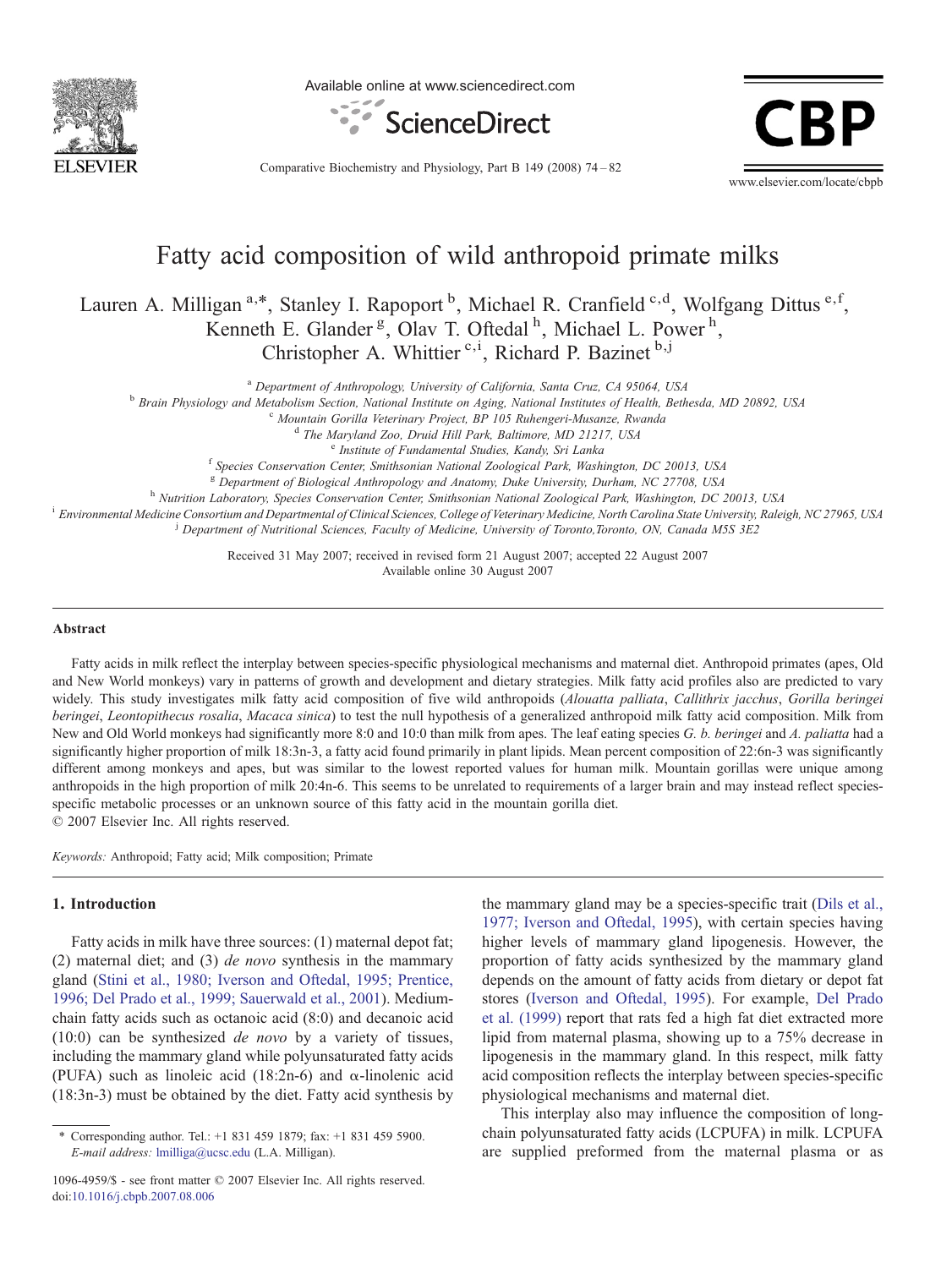metabolites of precursor PUFA in maternal plasma. 18:2n-6 is the precursor for all omega-6 (n-6) PUFA, including arachidonic acid (AA, 20:4n-6) and 18:3n-3 is the precursor for all omega-3 (n-3) PUFA including docosahexaenoic acid (DHA, 22:6n-3). Biosynthesis of LCPUFA from PUFA precursors will depend on both the quantity of 18:2n-6 and 18:3n-3 in the diet ([Jensen et al., 1995; Carlson, 1999; Brenna, 2005](#page-8-0)), the ratio of n-3 to n-6 PUFA in the diet [\(Huang and Brenna, 2001; Brenna,](#page-8-0) [2005](#page-8-0)) and the ability to convert n-3 and n-6 PUFA into their longer chain metabolites ([Agostoni et al., 2001; Carlson, 2001;](#page-7-0) [Brenna, 2005\)](#page-7-0). Variation in conversion efficiency among species may produce different LCPUFA milk fatty acid composition despite similar dietary intakes of n-3 and n-6 PUFA precursors.

In this study, we investigate the influence of phylogeny (genetics) and ecology (diet) on the fatty acid composition of wild anthropoid primate milks by testing the null hypothesis of a generalized fatty acid composition of anthropoid milks. This study is the first to analyze milks of wild primates from all three superfamilies of the infraorder anthropoidea: Hominoidea (apes), Ceboidea (New World monkeys), and Cercopithecoidea (Old World monkeys). Captive primates consume diets that can differ significantly from their wild counterparts, particularly in lipid type and quantity, making it difficult to tease apart phylogenetic patterns from the effect of diet. Additionally, information on the natural composition of wild primate milks is important knowledge for the formulation of appropriate milk replacers for primates living in captivity [\(Kirkwood and Stathatos, 1992](#page-8-0)).

Primate species included in this study vary in dietary strategy. Leaves can comprise over 68% of the diet of Costa Rican A. palliata ([Glander, 1978\)](#page-8-0) and up to 99% of the diet of G. b. beringei [\(Robbins, 2007](#page-8-0)). The G. b. beringei population included in this study has been observed to eat between 200– 300 different plants along with wood and insects, with less than 10 food items making up the majority of their diet (Whittier, personal observation). These include celery, goose grass, droquettia vines, thistle, and bamboo. Bamboo shoots, which are highly coveted, are seasonal and tend to coincide with the rainy seasons. C. jacchus and L. rosalia exploit a wide variety of foods but generally avoid leaves and bark [\(Digby et al.,](#page-8-0) [2007](#page-8-0)). C. jacchus rely heavily on plant gums and sap and are morphologically specialized to harvest and digest these plant foods ([Ferrari, 1993; Power and Oftedal, 1996\)](#page-8-0). L. rosalia lack these specializations and consume gums opportunistically, generally consuming more fruit than common marmosets ([Dietz et al., 1997; Digby et al., 2007\)](#page-8-0). Both species also consume arthropods ([Ferrari, 1993\)](#page-8-0). M. sinica diets are more similar to the callitrichines than to gorillas and mantled howlers, with approximately 70% of the diet by dry weight consisting of ripe fruit, and the balance a mix of immature leaves, flowers, seeds, herbs, tuburs, and mushrooms ([Dittus, 1974; Hladik and](#page-8-0) [Hladik, 1977\)](#page-8-0).

### 2. Materials and methods

Milk samples from populations of five species of anthropoid primate, representing each of the three superfamilies, were

| Table 1 |                    |
|---------|--------------------|
|         | Sample information |

| Species                                            | Superfamily        | Number of<br>samples<br>analyzed | Source of milk<br>samples              |
|----------------------------------------------------|--------------------|----------------------------------|----------------------------------------|
| Callithrix jacchus<br>(Common Marmoset)            | Ceboidea           | 4                                | ML Power                               |
| Leontopithecus rosalia<br>(Golden Lion<br>Tamarin) | Ceboidea           | 4                                | ML Power                               |
| Alouatta palliata<br>(Mantled Howler)              | Ceboidea           | 7                                | KE Glander OT<br>Oftedal               |
| Gorilla beringei<br>(Mountain Gorilla)             | Hominoidea         | 5                                | Mountain Gorilla<br>Veterinary Project |
| Macaca sinica<br>(Toque Macaque)                   | Cercopithecoidea 8 |                                  | W Dittus                               |

analyzed for fatty acid composition (Table 1). Length of lactation is highly variable among the species included in this study, ranging from several months in C. jacchus to several years in G. b. beringei ([Ross, 2003\)](#page-8-0). To permit interspecific comparisons, day of lactation was corrected for by length of lactation for the species ([Ross 1998, 2003; Hartwig, 1996;](#page-8-0) [Kappeler and Pereira, 2003](#page-8-0)). Following [Oftedal and Iverson](#page-8-0) [\(1995\),](#page-8-0) samples from mid-lactation were considered representative for the species, and all other samples (e.g., colostrum) were excluded from analyses. Samples were collected from several research projects and individual project protocols are provided.

#### 2.1. Gorilla beringei beringei

Mountain gorilla samples and data were collected from the 160 km<sup>2</sup> Volcanoes National Park in northeastern Rwanda ( $1^{\circ}35'$  to  $1^{\circ}65'$  S,  $29^{\circ}35'$  to  $29^{\circ}75'$  E) in different vegetation zones at elevations ranging from 2500–3500 m. Gorilla milk samples were collected opportunistically from identified, habituated individuals during emergency procedures conducted by the Mountain Gorilla Veterinary Project with their conservation partners. Gorilla samples included in this study were collected between November 2002 and January 2005. Immobilization was performed by C. Whittier or F. Nutter using the Telinject remote injection system (Telinject U.S.A., Inc., Agua Dulce, CA) and all procedures were conducted at the site of immobilization. This system employs reusable plastic darts, metal needles, and  $CO<sub>2</sub>$  pressurized air pistols. Gorillas in this study were immobilized using  $3-6$  mL darts with  $1.1-1.2 \times 30-$ 38 mm non-barbed needles loaded with either ketamine hydrochloride (5 mg/kg) or a combination of ketamine hydrochloride (3 mg/kg) and medetomidine hydrochloride (30 μg/kg). Some gorillas required additional anesthesia during procedures and some were reversed with 150 μg/kg of atipamezole. No gorillas were given oxytocin and all successfully recovered and returned to their family groups.

Milk was collected manually by applying pressure around the nipple area of one or both breasts and squeezing to express milk from the nipple. Milk samples were collected directly into clean 5–100 mL plastic containers, aliquotted into sterile 5 mL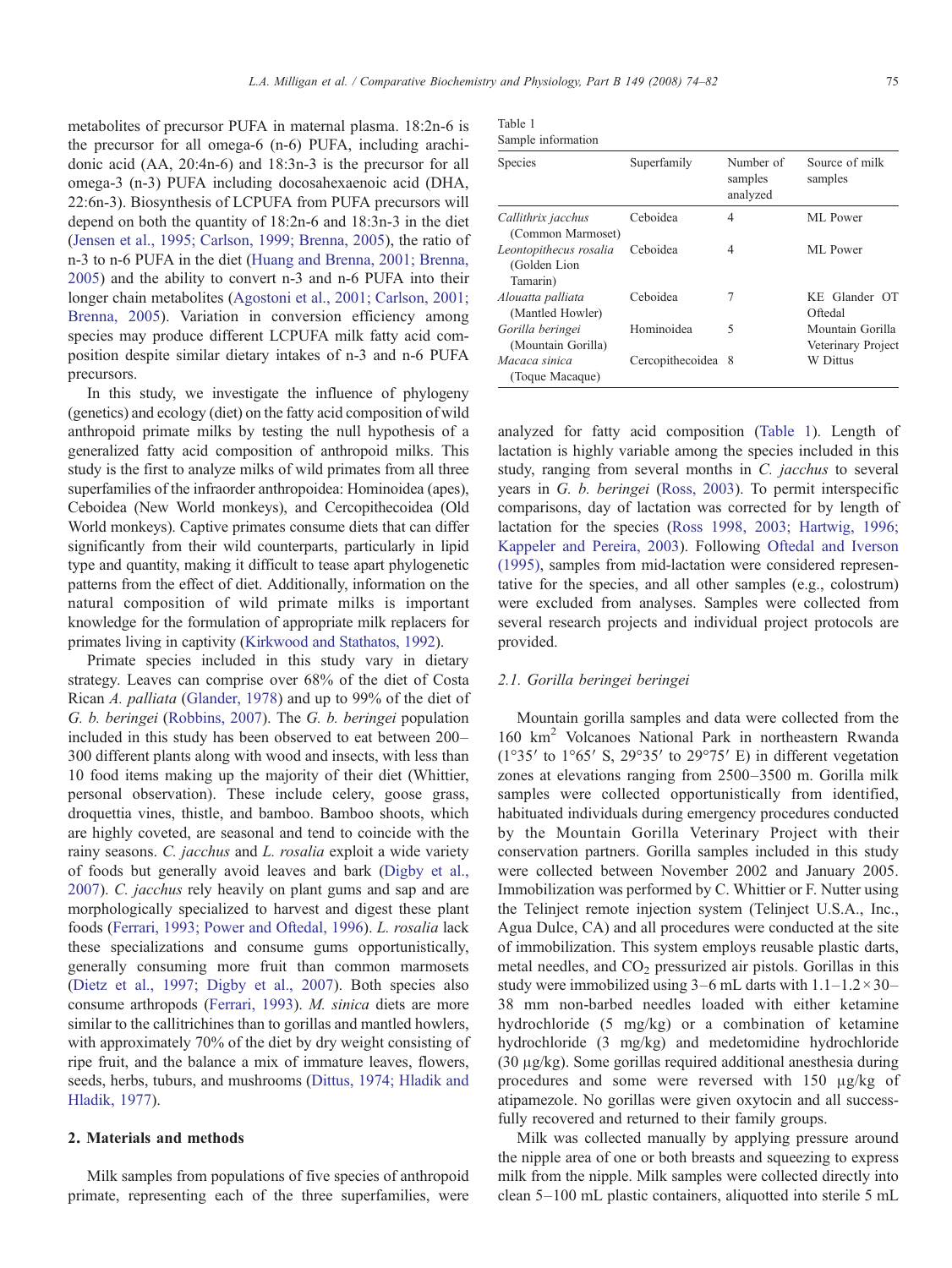cryotubes, and frozen within 6 h at −20 °C before and after cold shipment (dry ice or ice packs) to the United States (Maryland Zoo in Baltimore, Baltimore, MD). Four of the five samples were pooled from both mammary glands. Samples were transported on dry ice from the Maryland Zoo in Baltimore to the Nutrition Laboratory, Species Conservation Center, Smithsonian's National Zoological Park, Washington, D.C. (NZP), where they remained frozen until the time of analysis.

# 2.2. Alouatta palliata

Mantled howler samples were collected at La Pacifica, Costa Rica. La Pacifica is  $20 \text{ km}^2$  with 6 km<sup>2</sup> of low-land dry and riparian forest (10° 28′ N and 85° 07′ W). Capture of mantled howler females at La Pacifica was performed by K. Glander using the Pneu-Dart™ system (Pneu-Dart, Inc., HC 31, Williamsport, PA 17701). This system employs disposable non-barbed darts with a 9 mm needle that are delivered by a  $CO<sub>2</sub>$  powered gun. The darts were loaded with Telazol<sup>®</sup> which is a non-narcotic, non-barbiturate, injectable anesthetic (Telazol® is a Schedule IIIN drug; DEA Registration Number 0138619). It is a combination of equal parts by weight of tiletamine hydrochloride (an arylaminocycloalkanone dissociative anesthetic) and zolazepam hydrochloride, a nonphenothiazine diazepinone with tranquilizing properties (Fort Dodge, Fort Dodge, IA 50501-0518). The dosage used was 25 mg/kg, shown to be safe and effective in more than 2600 primate captures [\(Glander et al., 1991](#page-8-0)). Individuals were darted at distances up to 20 m. Darted individuals falling from a tree are caught in a nylon mesh net (camper's hammock). When the darted animal does not fall, the branch on which the animal is hanging is either shaken or cut down with a saw attached to the end of an aluminum pole. Animals that recover from the capture dosage before the procedures are complete were given injections of  $1-3$  mg/kg of Telazol®, repeated as often as needed. After all procedures were complete, animals are placed in burlap bags (to reduce visual stimulus) until they recovered enough to walk or climb unaided.

Nipple areas were washed with distilled water and dried with a clean cloth. Immediately before milk collection, oxytocin (approximately 0.20 mL) was administered via an intramuscular route. Milk was collected via manual expression, applying pressure to the area surrounding the nipple and firmly squeezing in toward the nipple. In all instances, efforts were made to fully evacuate each gland. Only one of the seven samples was pooled from both mammary glands. Milk was collected directly into sample tube, capped, and placed into a  $-20$  °C freezer. Samples were shipped on dry ice to the Nutrition Laboratory, NZP.

## 2.3. Callithrix jacchus and Leontopithecus rosalia

Milk samples from each lactating female were collected from golden lion tamarins (L. rosalia) at the Poço das Antas Biological Reserve, reintroduced golden lion tamarins from the Rio Vermelho farm, and common marmosets (C. jacchus) from the same farm. All captures of golden lion tamarins were conducted under the supervision of Golden Lion Tamarin

Association (GLTA) field staff and used its procedures. The common marmoset captures were conducted using the same golden lion tamarin capture protocol. Animals were captured in Tomahawk live traps placed on platforms within the groups' normal range. Captured animals were anesthetized in the field laboratory with ketamine hydrochloride (10 mg/kg body weight). All the animals used in this research were tattooed, so that individuals could be recognized upon recapture. A radio collar was placed on one animal from each group to facilitate tracking and recapture. After the processing time with sample collections, the animals were released in the early morning, at their capture site. Once anesthetized at the field lab, the nipples were cleaned and the milk samples were collected manually by gently pressing both mammary glands and milk was expressed into a vial. Efforts were made to completely evacuate both mammary glands and no oxytocin was used. Samples represent milk collected from one mammary gland. The milk samples were frozen in a −20 °C freezer at Environmental Sciences Laboratory from Universidade Estadual do Norte Fluminense (UENF), in Campos dos Goytacazes, Brazil, and then shipped on dry ice to the Nutrition Laboratory, NZP. Samples remained frozen at −20 °C until time of analysis.

## 2.4. Macaca sinica

Milk samples were collected from wild toque macaques in the dry evergreen forests at Polonnaruwa, Sri Lanka, where these macaques have been investigated continuously since 1969. The trapping, handling and release of macaques were supervised by Wolfgang Dittus, Species Conservation Center, Smithsonian National Zoological Park. Individuals were identified by their natural markings and tattoos. The macaques were baited into large-sized steel box traps  $(1 \times 1 \times 1.5 \text{ m})$ . The trap door was operated manually as a precaution against injury to the trapped animals. Macaque mothers were tranquilized by intramuscular injection of ketamine hydrochloride at a dose of 10 mg/kg (Ketalar, Park Davis Co., UK), and moved to a protected field laboratory. The anesthetic has been used safely on more than 1000 toque macaques (Dittus, personal communication). To aid milk release, a dose of 0.20–0.25 mL oxytocin (Phoenix Pharmaceuticals Inc., MI) was administered intramuscularly 20 min prior to milking. Hair was shaved off around the nipples and the skin was cleaned with distilled water. Milk was collected by evacuation of each mammary into 1.8 mL airtight cryotubes with screw caps. Samples were not pooled. Each female was kept in a holding cage until she recovered completely from the anesthetic (usually at least 3 h) and then released back into her social group. All samples were kept in a cooler box immediately after collection, but then submerged in liquid nitrogen for long term storage in Sri Lanka and international transport to the Nutrition Laboratory, NZP. In the United States, the samples were stored at −20 °C.

All samples were maintained in a  $-20$  °C freezer at the Nutrition Laboratory until removed for subsampling or analysis. Samples that were less than 1 mL in volume were allowed to thaw at room temperature and those greater than 1 mL were placed in a warm water bath, maintained at 50 °C, per Nutrition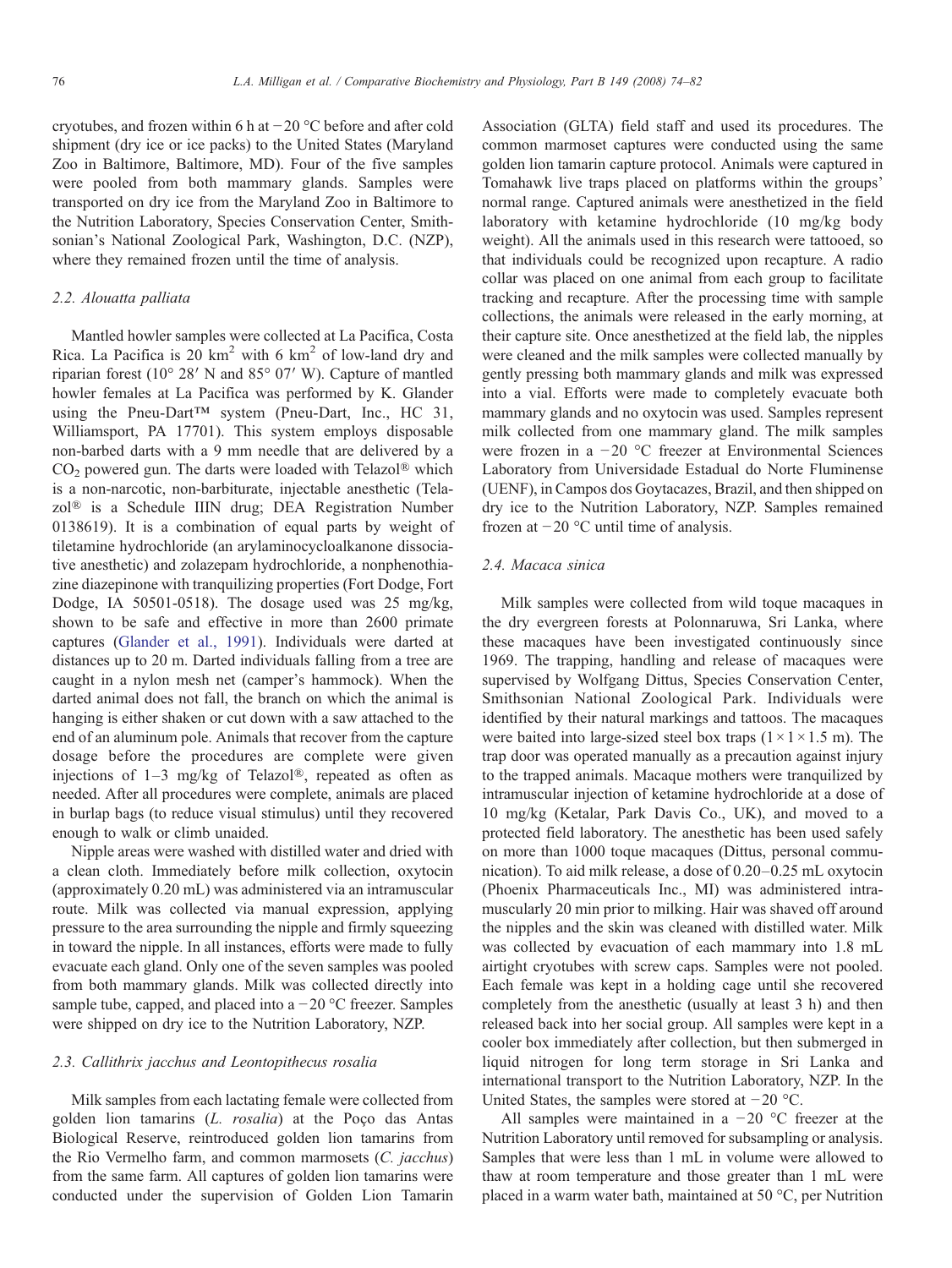Laboratory (Smithsonian National Zoological Park) standard protocol, in order to ensure rapid and uniform thawing. Samples were vortexed prior to dispensing approximately 100 μl into 20 mL Kimex glass centrifuge tubes using a 250 μL positive displacement pipette. Sample weights were recorded to 0.0001 g. Samples were capped and immediately frozen.

Known amounts of glyceryl triheptadecanoate (Sigma) and 13,16,19-docosatrienoic acid methyl ester (Sigma) were added as internal standards to milk prior to extraction. Total lipids were extracted from approximately 100 μg of milk according to the method of Folch ([Folch et al., 1957\)](#page-8-0). Fatty acid methyl esters were formed by heating the total lipid extract in 1% H<sub>2</sub>SO<sub>4</sub> in methanol at 70 °C for 3 h [\(Makrides et al., 1994](#page-8-0)). The methyl esters were separated on a 30 m $\times$  0.25 mm i.d. capillary column (SP-2330, Supelco; Bellefonte, PA), using gas chromatography with a flame ionization detector (Model 6890N, Agilent Technologies; Palo Alto, CA, USA). Runs were initiated at 80 °C, with a temperature gradient to 160 °C (10 °C/min) and 230 °C (3 °C/min) in 31 min, and held at 230 °C for 10 min. Peaks were identified by retention times of fatty acid methyl ester standards (Nu-Chek-Prep, Elysian, MN). Fatty acid concentrations (mg/g of fresh milk) were calculated by proportional comparison of gas chromatography peak areas to that of the heptadecanoate methyl ester peak. The concentration of the heptadecanoate methyl ester internal standard was validated for each sample used in this study by comparison to the concentration of the second internal standard (13,16,19-

Table 2

| Mean $(\pm SE)$ fatty acid percent composition and total fatty acids $(mg/g)$ by species |  |  |  |
|------------------------------------------------------------------------------------------|--|--|--|
|------------------------------------------------------------------------------------------|--|--|--|

docosatrienoic acid methyl ester). Relative concentration, given as percent composition, was calculated by dividing individual fatty acid concentration by the total concentration of all detected fatty acids.

Results are presented as total concentration and percent composition (the individual fatty acid concentration as a proportion of the total concentration of all detected fatty acids). Results are expressed as mean and standard error. Data were analyzed using SPSS 13.0 (SPSS, Inc., Chicago, IL, USA). Significant differences in means among species and superfamilies were determined using ANOVA and multiple pairwise comparisons between species using the Tukey–Kramer test. Statistical significance for all tests was set at  $\alpha$  < 0.05.

# 3. Results

The mean percent composition of fatty acids for each species is provided in Table 2. We report only fatty acids with eight or more carbons because the Folch method does not effectively extract short-chain fatty acids (two to six carbons). There was a significant difference in the mean mass  $(mg/g)$  of milk for total fatty acids for mountain gorillas  $(19.82 \pm 4.34)$ , toque macaques  $(39.32 \pm 3.75)$ , mantled howlers  $(25.45 \pm 3.75)$ , common marmosets  $(14.01 \pm 5.30)$ , and golden lion tamarins  $(12.73 \pm 5.31)$  $(F= 6.40, df= 4, p= 0.001)$ . Therefore, differences among and between species were analyzed using percent composition to identify differences in proportions of milk fatty acids.

| Fatty acid                 |                  | Callithrix jacchus (n=4) Leontopithecus rosalia (n=4) Alouatta paliatta (n=7) |                  | Gorilla beringei $(n=5)$ | Macaca sinica $(n=8)$ |
|----------------------------|------------------|-------------------------------------------------------------------------------|------------------|--------------------------|-----------------------|
| 8:0                        | $16.61 \pm 2.27$ | $13.79 \pm 1.65$                                                              | $12.33 \pm 1.76$ | $0.03 \pm 0.01$          | $8.87 \pm 0.96$       |
| 10:0                       | $16.71 \pm 2.20$ | $16.18 \pm 2.28$                                                              | $4.88 \pm 0.78$  | $0.36 \pm 0.09$          | $6.79 \pm 1.47$       |
| 12:0                       | $0.02 \pm 0.01$  | $0.02 \pm 0.005$                                                              | $0.01 \pm 0.002$ | $0.13 \pm 0.01$          | $0.01 \pm 0.001$      |
| 14:0                       | $10.37 \pm 1.91$ | $13.55 \pm 1.98$                                                              | $2.71 \pm 0.11$  | $3.77 \pm 0.53$          | $4.12 \pm 2.13$       |
| 16:0                       | $19.86 \pm 0.80$ | $20.58 \pm 1.49$                                                              | $24.97 \pm 1.19$ | $27.10 \pm 1.14$         | $26.79 \pm 1.31$      |
| 18:0                       | $3.68 \pm 0.63$  | $3.52 \pm 0.36$                                                               | $5.04 \pm 0.33$  | $5.67 \pm 0.31$          | $5.21 \pm 0.65$       |
| 20:0                       | $0.11 \pm 0.02$  | $0.09 \pm 0.01$                                                               | $0.15 \pm 0.13$  | $0.19 \pm 0.04$          | $0.11 \pm 0.01$       |
| 22:0                       | $0.03 \pm 0.01$  | $0.05 \pm 0.004$                                                              | $0.05 \pm 0.03$  | $0.07 \pm 0.02$          | $0.04 \pm 0.003$      |
| Sum of saturates           | $67.40 \pm 4.63$ | $67.78 \pm 4.82$                                                              | $50.14 \pm 1.95$ | $37.94 \pm 1.47$         | $51.93 \pm 1.96$      |
| 14:1                       | $0.11 \pm 0.01$  | $0.07 \pm 0.01$                                                               | $0.10 \pm 0.01$  | $0.54 \pm 0.004$         | $0.29 \pm 0.03$       |
| 16:1                       | $2.41 \pm 0.35$  | $1.72 \pm 0.38$                                                               | $2.77 \pm 0.27$  | $2.23 \pm 0.52$          | $5.29 \pm 0.57$       |
| 18:1 $(sum)^a$             | $22.71 \pm 3.44$ | $20.81 \pm 3.73$                                                              | $17.57 \pm 1.28$ | $27.14 \pm 1.97$         | $30.47 \pm 1.69$      |
| 20:1                       | $0.28 \pm 0.09$  | $0.41 \pm 0.09$                                                               | $0.28 \pm 0.07$  | $1.04 \pm 0.08$          | $0.31 \pm 0.07$       |
| 22:1                       | $0.03 \pm 0.01$  | $0.04 \pm 0.01$                                                               | $0.02 \pm 0.01$  | $0.13 \pm 0.01$          | $0.03 \pm 0.01$       |
| Sum of monounsaturates     | $25.55 \pm 2.96$ | $23.16 \pm 2.96$                                                              | $20.87 \pm 2.09$ | $30.61 \pm 2.70$         | $36.29 \pm 2.09$      |
| $18:3n-3$                  | $2.63 \pm 0.43$  | $1.94 \pm 0.43$                                                               | $15.06 \pm 0.75$ | $16.31 \pm 1.19$         | $2.55 \pm 0.32$       |
| $20:5n-3$                  | $0.08 \pm 0.02$  | $0.11 \pm 0.01$                                                               | $0.06 \pm 0.01$  | $0.22 \pm 0.04$          | $0.11 \pm 0.01$       |
| $22:5n-3$                  | $0.21 \pm 0.10$  | $0.24 \pm 0.10$                                                               | $0.16 \pm 0.07$  | $0.69 \pm 0.08$          | $0.19 \pm 0.07$       |
| $22:6n-3$                  | $0.14 \pm 0.06$  | $0.24 \pm 0.06$                                                               | $0.03 \pm 0.003$ | $0.09 \pm 0.04$          | $0.12 \pm 0.01$       |
| Sum n-3s                   | $3.05 \pm 0.51$  | $2.52 \pm 0.36$                                                               | $15.31 \pm 0.77$ | $17.13 \pm 1.19$         | $2.96 \pm 0.32$       |
| $18:2n-6$                  | $3.29 \pm 0.56$  | $5.37 \pm 1.02$                                                               | $12.59 \pm 0.60$ | $10.56 \pm 0.54$         | $8.03 \pm 0.98$       |
| $18:3n-6$                  | ND               | ND                                                                            | $0.02 \pm 0.004$ | $0.004 \pm 0.01$         | $0.04 \pm 0.004$      |
| $20:3n-6$                  | $0.23 \pm 0.02$  | $0.34 \pm 0.02$                                                               | $0.06 \pm 0.02$  | $0.13 \pm 0.02$          | $0.16 \pm 0.02$       |
| $20:4n-6$                  | $0.30 \pm 0.03$  | $0.48 \pm 0.05$                                                               | $0.68 \pm 0.09$  | $2.08 \pm 0.15$          | $0.32 \pm 0.02$       |
| $22:5n-6$                  | $0.01 \pm 0.02$  | $0.04 \pm 0.02$                                                               | $0.04 \pm 0.01$  | $0.12 \pm 0.01$          | $0.05 \pm 0.01$       |
| Sum n-6s                   | $3.88 \pm 0.61$  | $6.31 \pm 1.03$                                                               | $13.43 \pm 0.57$ | $12.90 \pm 0.46$         | $8.64 \pm 0.99$       |
| Sum of PUFAs               | $6.94 \pm 1.01$  | $8.83 \pm 1.35$                                                               | $28.75 \pm 0.90$ | $30.03 \pm 1.51$         | $11.61 \pm 0.99$      |
| Total fatty acids $(mg/g)$ | $14.01 \pm 5.30$ | $12.73 \pm 5.31$                                                              | $25.45 \pm 3.75$ | $19.82 \pm 4.34$         | $39.92 \pm 3.75$      |

ND=Not detected.

 $a$  18:1(sum) = 18:1n-9 + 18:1n-7 (these fatty acids did not always separate on the GC column).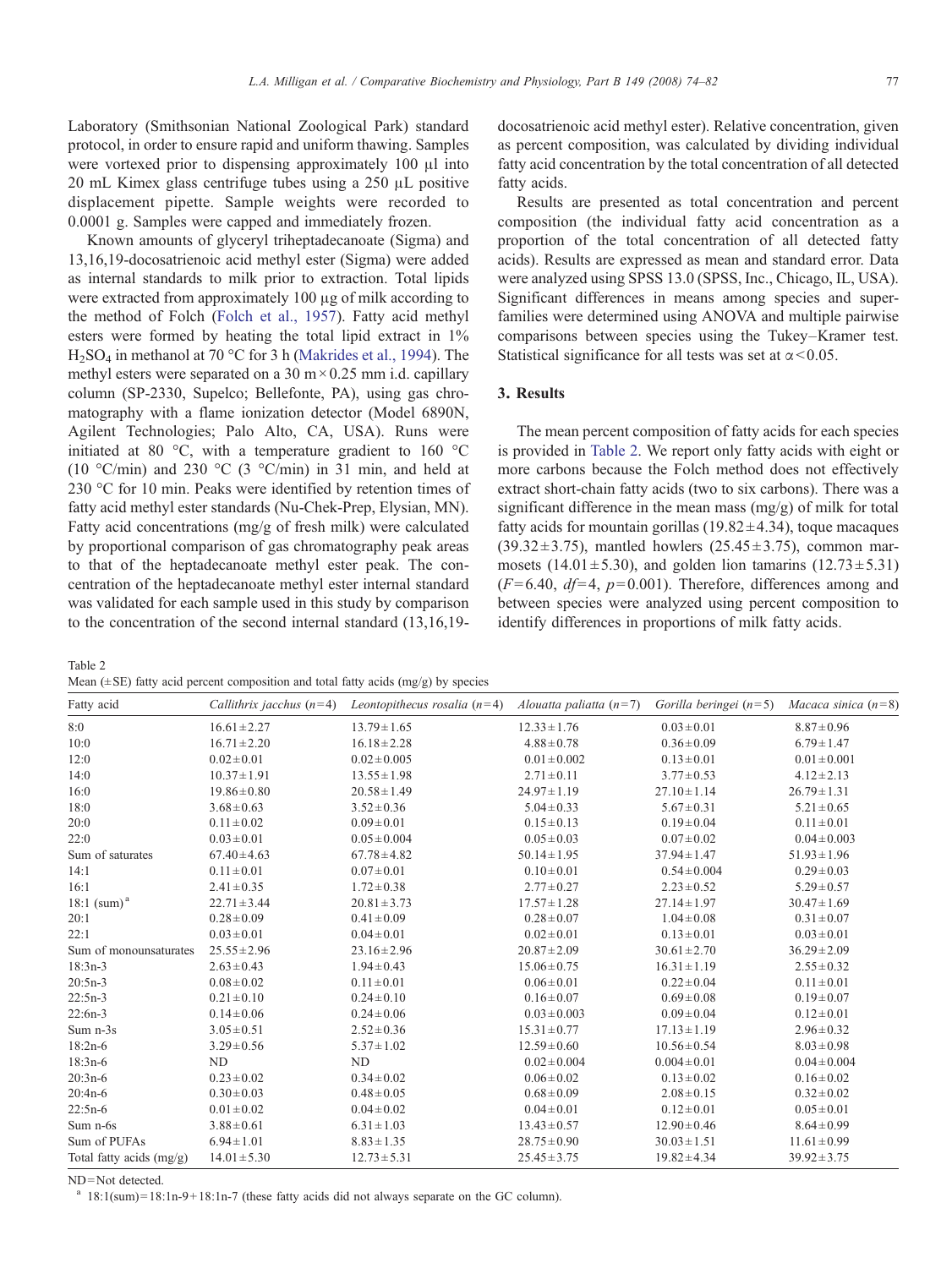<span id="page-4-0"></span>To determine the appropriate level of taxonomic analysis, percent composition was compared among and between species and among and between superfamilies. The superfamilies Hominoidea and Cercopithecoidea were each represented by only one species, the mountain gorilla and toque macaque, respectively. Therefore, comparisons among the anthropoid superfamilies actually represented comparisons of milks from mountain gorillas, toque macaques, and ceboid monkeys (mantled howlers, common marmosets, and golden lion tamarins). Among ceboid monkeys, common marmosets and golden lion tamarins (subfamily Callitrichinae) were significantly different from mantled howlers in the percent composition of several fatty acids. Thus, the superfamily Ceboidea was separated into two groups, mantled howlers and callitrichines.

Mean percent composition of 8:0 and 10:0 were significantly different among the four groups (8:0:  $F = 20.83$ ,  $df = 3$ ,  $p < 0.001$ ; 10:0:  $F = 28.02$ ,  $df = 3$ ,  $p < 0.001$ ). 8:0 and 10:0 were highest in milk from the callitrichines ( $15.20 \pm 1.40$ ,  $16.45 \pm 1.47$ ), followed by mantled howlers  $(12.33 \pm 1.76; 4.88 \pm 0.78)$  and toque macaques (8.87 $\pm$ 1.68, 6.79 $\pm$ 1.89), and were virtually undetectable in mountain gorilla milk  $(0.03 \pm 0.01, 0.36 \pm 0.09)$  (Fig. 1a



Fig. 1. Mean percent composition of (a) 8:0 and (b) 10:0 of callitrichinae (common marmosets and golden lion tamarins), mantled howlers, mountain gorillas, and toque macaques. Bars not sharing a common superscript are statistically different ( $p<0.05$ ).



Fig. 2. Mean percent composition of (a) 18:3n-3, and (b) 22:6n-3 of callitrichinae (common marmosets and golden lion tamarins), mantled howlers, mountain gorillas, and toque macaques. Bars not sharing a common superscript are statistically different  $(p<0.05)$ .

and b). Callitrichine milk also was significantly higher than each of the other three groups in mean percent composition of 14:0  $(11.96 \pm 1.41;$  results not shown).

Mean percent composition of 18:3n-3 was significantly different among callitrichines, mantled howlers, mountain gorillas, and toque macaques ( $F= 150.18$ ,  $df= 3$ ,  $p<0.001$ ; Fig. 2a). Mean percent composition of 18:3n-3 in mountain gorilla  $(16.31 \pm 1.19)$ and mantled howler milk  $(15.06 \pm 0.75)$  was more than six times that of toque macaque (2.55 $\pm$ 0.32) and callitrichine milk (2.28 $\pm$ 0.31). When analyzed at the level of the species, no significant difference was identified between mountain gorilla milk and howler monkey milk  $(p= 0.11)$  but each was significantly different  $(p<0.01)$  in pairwise comparisons with milk from all other species.

18:3n-3 is a precursor for 22:6n-3, however the percent composition of 18:3n-3 and 22:6n-3 was negatively correlated among anthropoid milks (Spearman's rho =  $-0.61$ ,  $p < 0.001$ ); species with the highest proportion of milk 18:3n-3 had the lowest proportion of milk 22:6n-3. Mean percent composition of milk 22:6n-3 was highest in callitrichines  $(0.19 \pm 0.03)$ , followed by toque macaques (0.12 $\pm$ 0.01), mountain gorillas (0.09 $\pm$ 0.04), and mantled howlers  $(0.03 \pm 0.003)$  and these differences were significant among the four groups  $(F= 8.16, df= 3,$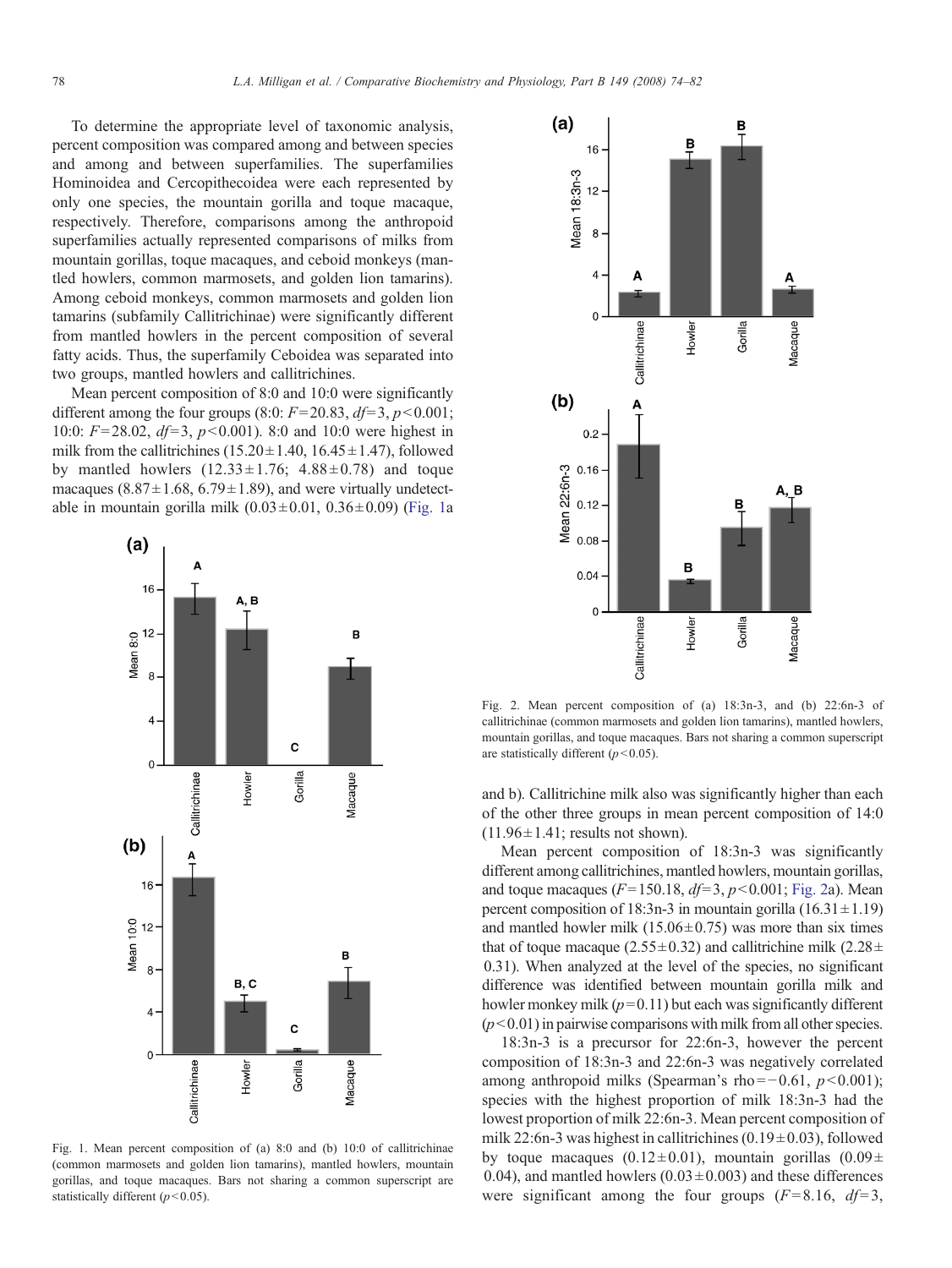

Fig. 3. Mean percent composition of (a) 18:2n-6 and (b) 20:4n-6. of callitrichinae (common marmosets and golden lion tamarins), mantled howlers, mountain gorillas, and toque macaques. Bars not sharing a common superscript are statistically different ( $p<0.05$ ).

 $p<0.001$ ; [Fig. 2b](#page-4-0)). The correlation between percent composition of the n-6 precursor 18:2n-6 and its long-chain derivative 20:4n-6 was positive and significant  $(r= 0.54, p= 0.003)$ . The proportion of milk 18:2n-6 was significantly different among the four groups ( $F = 21.70$ ,  $df = 3$ ,  $p < 0.001$ ; Fig. 3a). Although there was a significant difference among groups in mean percent composition of 20:4n-6  $(F= 34.78, df=3, p<0.001)$ , only mountain gorilla milk was significantly different from any other group. Mean percent composition of 20:4n-6 in mountain gorilla milk  $(2.08 \pm 0.15)$  was three times that of mantled howler milk  $(0.68 \pm 0.09)$  and almost six times that of callitrichine  $(0.39 \pm 0.04)$  and toque macaque milk  $(0.32 \pm 0.02;$  Fig. 3b).

Saturated fatty acids make up almost 70% of the milk of callitrichines (67.59 $\pm$ 3.10), more than 50% of the milk of mantled howlers (50.14 $\pm$ 1.95) and toque macaques (51.93 $\pm$ 1.96), and less than 40% of the milk of mountain gorillas  $(37.94 \pm 1.47;$  [Fig. 4](#page-6-0)a). Mountain gorilla milk had the highest percent composition of n-3 PUFA  $(17.13 \pm 1.19)$  and was only slightly less than mantled howlers  $(13.43 \pm 0.58)$  in percent composition of n-6 PUFA  $(12.90 \pm 0.46;$  [Fig. 4](#page-6-0)b and c). Subsequently, mountain gorillas had the highest percent

composition of the sum of n-3 and n-6 PUFA  $(30.03 \pm 1.51)$ , almost three times that of toque macaque milk  $(11.61 \pm 0.99)$ and almost four times that of callitrichine milk  $(7.88 \pm 0.86)$ ; [Fig. 4d](#page-6-0)).

## 4. Discussion

Our findings do not support the null hypothesis of a generalized fatty acid composition for anthropoid primates. Significant variation was detected among and between species for total milk fatty acids and among and between callitrichines, mantled howlers, mountain gorillas, and toque macaques in percent composition of individual fatty acids (e.g., 8:0, 18:3n-3) and types of fatty acids (e.g., saturated, n-3 PUFA).

Percent composition of 8:0 and 10:0 were significantly higher in monkeys (Ceboidea and Cercopithecoidea) relative to the mountain gorilla (Hominoidea). Indeed, these fatty acids were almost undetectable in the mountain gorilla. Medium-chain fatty acids such as 8:0 and 10:0 are synthesized by the mammary gland and are not reflective of supply in the maternal diet. However, their concentration may be related to the amount of fiber in the diet. [Popovich et al. \(1997\)](#page-8-0) report that diets high in fiber may provide a substrate for the bacterial fermentation of short-chain fatty acids in the colon. Short-chain fatty acids can then be converted into medium-chain fatty acids. While this may explain the high proportion of 8:0 and 10:0 in the primarily folivorous mantled howler, the virtual lack of these fatty acids in the mountain gorilla and the higher proportion in the frugivore/ insectivore golden lion tamarin suggests that the ability to make 8:0 and 10:0 is not solely related to fermentation of fiber. Data from captive species support the prediction that decreased production of 8:0 and 10:0 may be decoupled from diet and reflect a derived trait in hominoids. Milligan and Bazinet (unpublished data) identified an identical pattern in percent composition of 8:0 and 10:0 in captive populations of ceboids, cercopithecoids, and hominoids, despite dietary variation between captive and wild populations within the same superfamily.

Mantled howlers and mountain gorillas had a significantly higher proportion of milk 18:3n-3 than callitrichines or toque macaques. The separation of mountain gorillas and mantled howlers from the other anthropoid species parallels their ecological separation; mantled howler and mountain gorilla diets consist primarily of leaves, which are high in 18:3n-3. High levels of milk 18:3n-3 in these species were consistent with data from other mammalian species that consume diets high in 18:3n-3 and have high milk levels of 18:3n-3, such as the koala (Phascolarctos cinereus) where 18:3n-3 is 32.5% of milk fatty acids [\(Iverson and Oftedal, 1995](#page-8-0)).

The diets of all species in this study are believed to be devoid of a preformed source of 22:6n-3, a LCPUFA primarily found in fish. Thus, we hypothesize that all milk 22:6n-3 was derived from the elongation and desaturation of 18:3n-3 from maternal diet or body stores. Despite high levels of the n-3 precursor 18:3n-3 in the diet, mountain gorillas and mantled howlers secreted milks with the lowest proportion of 22:6n-3. The highest proportion of milk 22:6n-3 among the study groups (0.19%) was found in the milks of the fruit, gum, and insect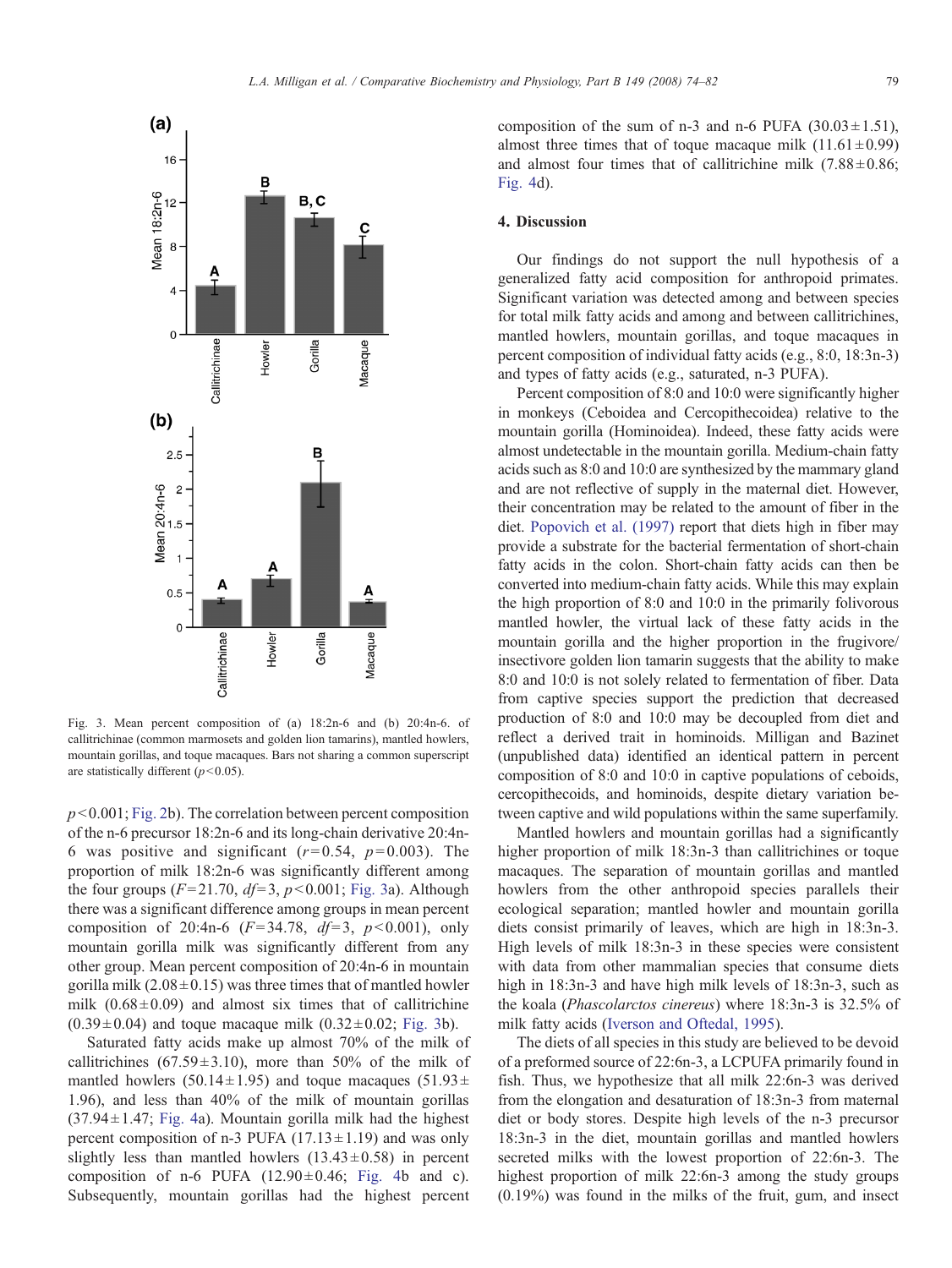<span id="page-6-0"></span>

Fig. 4. Mean percent composition of (a) the sum of saturated fats, (b) the sum of n-3 PUFA, (c) sum of n-6 PUFA, and (d) Sum of PUFA. of callitrichinae (common marmosets and golden lion tamarins), mantled howlers, mountain gorillas, and toque macaques. Bars not sharing a common superscript are statistically different  $(p<0.05)$ .

eating callitrichines. We hypothesized that the percent composition of 22:6n-3 in the wild anthropoid milks represented the maximum amount of 22:6n-3 that anthropoid primate species were able to synthesize from dietary 18:3n-3 rather than the maximum amount of 22:6n-3 they were capable of secreting into milk. To test this, we examined the milk of captive anthropoids fed chow that includes fish meal, a source of preformed 22:6n-3 (Milligan and Bazinet, unpublished data). The levels of 22:6n-3 in captive-living anthropoid populations were significantly higher than those of their wild-living superfamily counterparts. Data from humans [\(Brenna, 2005;](#page-7-0) [Francois et al., 2003](#page-7-0)) and baboons ([Greiner et al., 1997; Su et](#page-8-0) [al., 2005\)](#page-8-0) also support the hypothesis that 22:6n-3 levels in milk increase with an increased source of preformed 22:6n-3.

The percent composition of the 18:2n-6 metabolite 20:4n-6 was more than four times higher in mountain gorilla milk compared to milk from any monkey species. One possible explanation for this pattern could be phylogenetic; mountain gorillas, or possibly all hominoids, may be better at desaturating and elongating 18:2n-6 into 20:4n-6 relative to monkeys. Although there are comparative data from humans on 18:2n-6 and 20:4n-6 in milk, it is difficult to draw any conclusions from this data because the human diet has much more 18:2n-6 than 18:3n-3 ([Burdge and Calder, 2005\)](#page-7-0). It may appear that humans convert more 18:2n-6 to 20:4n-6 ([Agostoni et al., 2001](#page-7-0)), but in reality the effect might be the result of significantly more 18:2n-6 relative to 18:3n-3 in the diet ([Burdge and Calder, 2005](#page-7-0)). As is the case of 22:6n-3, the most efficient method for secreting 20:4n-6 into milk is to have a source of 20:4n-6 in the maternal diet. Thus, an alternative explanation to differences in metabolism could be that mountain gorillas have a source of preformed 20:4n-6 in their diet that we have yet to identify.

Mountain gorillas had higher amounts of PUFA in their milk than callitrichines, mantled howlers, or toque macaques. Day of lactation was unlikely to be a confounding variable. In a study on human milk fatty acids, [Agostoni et al. \(2001\)](#page-7-0) report stability of PUFA throughout lactation and [Makrides et al. \(1995\)](#page-8-0) found little to no changes in PUFA composition in mature milk, excepting 22:6n-3 which decreased slightly from week six to week 16 post-partum  $(0.26 \pm 0.13\%$  to  $0.21 \pm 0.12)$ , but then remained stable after this time.

Diet may explain higher amounts of 18:3n-3, and possibly even 20:4n-6, in mountain gorillas. However, these results may also reflect a phylogenetic difference in synthesis of LCPUFA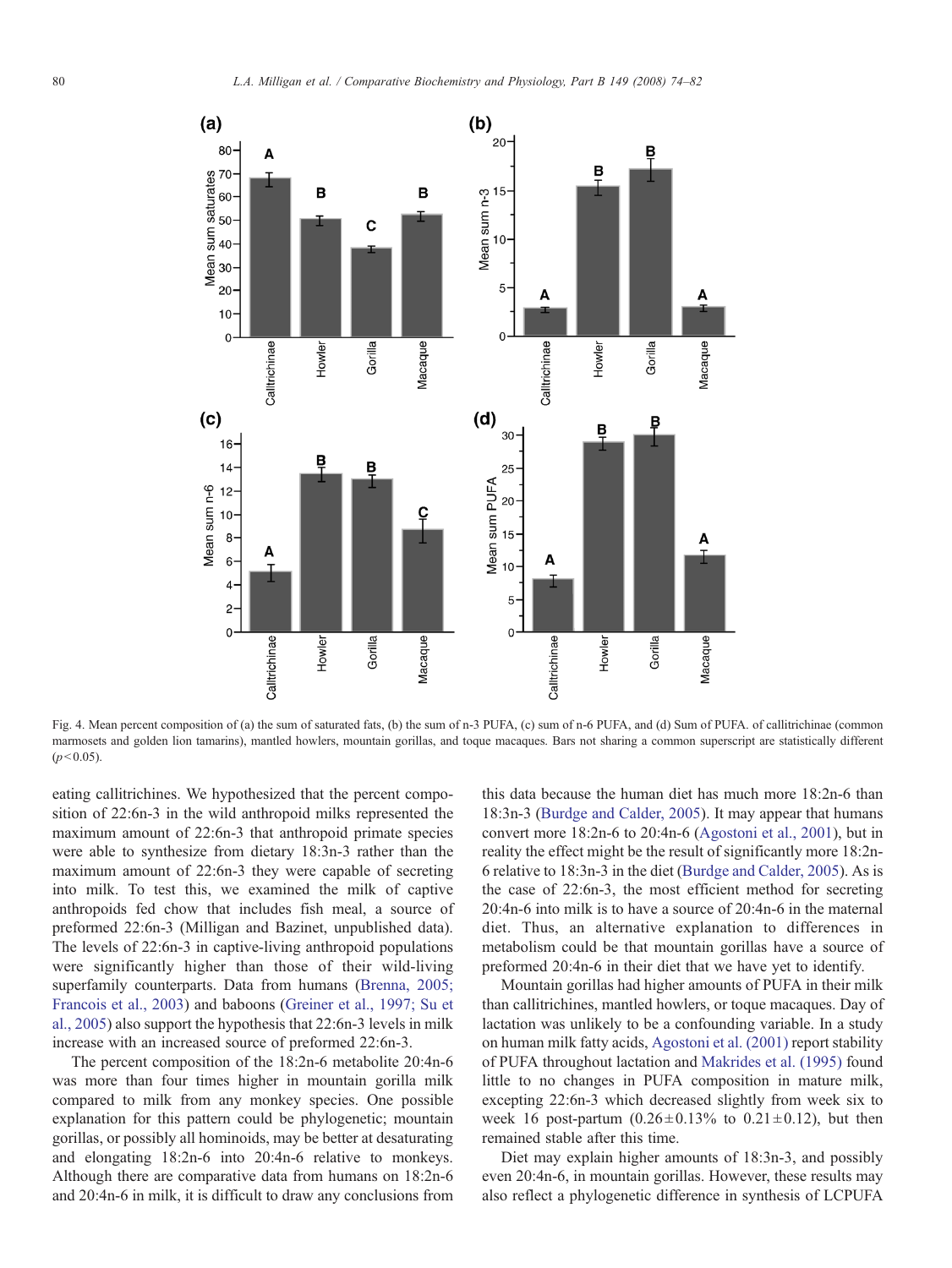<span id="page-7-0"></span>between hominoids and monkeys. The brain rapidly accumulates n-3 and n-6 PUFA, particularly 20:4n-6 and 22:6n-3, for structure and multiple functions during the last trimester of gestation and infancy (Burdge, 2004; Carlson, 2001; Innis, 2003). Indeed, [Kothapalli et al. \(2007\)](#page-8-0) demonstrate that supplementation of neonatal baboons with modest amounts of 20:4n-6 (0.64% of total fatty acids) and 22:6n-3 (0.32% or 0.96% of total fatty acids) altered the expression of over 1100 genes in the brain. The dietary supply of these fatty acids must be sufficient to allow and support brain growth. Further, the dietary input of the 18-carbon precursors, their conversion by the liver to LCPUFA, and their incorporation into the brain may be quantitatively related to the ultimate size and function of the brain. Mountain gorillas have a larger relative brain size than the monkey species included in this study. It is possible that mountain gorillas may allocate more energy to the metabolic pathway necessary for LCPUFA synthesis, particularly 20:4n-6, as a result of increased requirements for LCPUFA.

To further explore this prediction, results of this study were compared to another large-brained hominoid species, Homo sapiens. Percent composition of LCPUFA (and their n-6/n-3 precursors) varies widely in human milk as a result of dietary differences within and among populations (Brenna et al., 2007; Yuhas et al., 2006). In a meta-analysis of 65 studies including a total of 2474 women, Brenna et al. (2007) found that the percent composition of 22:6n-3 in milk ranged from 0.06–1.4%, the highest values from coastal populations with a marine-based diet. The percent composition of 20:4n-6 was less variable (0.24 to 1.0%), despite wide variation in dietary intake of 18:2n-6 and 20:4n-6 among the study populations. Brenna et al. (2007) suggest the relationship between milk 20:4n-6 concentrations and dietary 20:4n-6 is less predictable than that of 22:6n-3.

The percent composition of 22:6n-3 in the milk of mountain gorillas (0.09%) was similar to the lowest reported human values (Brenna et al., 2007). As previously discussed, low values of milk 22:6n-3 are best explained by the lack of 22:6n-3 in the diet rather than the inability of primates to secrete more 22:6n-3 into milk. Percent composition of milk 20:4n-6 in mountain gorillas (2.08%) was nearly five times the mean of published human populations (Brenna et al., 2007; Gibson and Kneebone, 1981; Koletzko et al., 1992; Yuhas et al., 2006), despite similar values for percent composition of 18:2n-6 in milk. As compared to humans and other nonhuman primates, mountain gorilla milk appears to be unique in its 20:4n-6 composition. This trait is unrelated to increased 20:4n-6 requirements of a larger brain; human brains are relatively and absolutely larger than brains of mountain gorillas but human milk 20:4n-6 is one fifth than that identified for mountain gorillas.

Results of this study represent milk fatty acid profiles from wild-living anthropoid primates consuming natural diets and contribute to our understanding of the nutrition of the individual species presented. In addition, they provide a comparative framework for understanding human milk fatty acid profiles and possible links between milk LCPUFA composition and brain ontogeny. A limitation of this study for understanding the relationship among milk LCPUFA and brain growth and development was that it could only speak to what anthropoid primate mothers were secreting into milk. To fully understand the relationship between milk fatty acids and brain growth and development requires data on the quantity of fatty acids consumed in milk, maternal and infant plasma levels of LCPUFA, and physiological mechanisms of PUFA metabolism.

## Acknowledgements

LAM: This study was funded by Wenner Gren Foundation Dissertation Fieldwork Grant 7360 and LSB Leakey Foundation Grant 1965. RPB and SIR were supported by the Intramural Research Program of the National Institute on Aging, National Institutes of Health and RPB was also received a grant from the Natural Sciences and Engineering Research Council of Canada. MRC/CAW: Office Rwandais Du Tourisme Et Des Parcs Nationaux (ORTPN) and Karisoke Research Center of Dian Fossey Gorilla Fund International. The study was also partly funded by the Morris Animal Foundation. WD: Field research was supported by the National Science Foundation (BNS 9510894), the Harry Frank Guggenheim Foundation, and Earthwatch. We thank Sunil Gunatilake and Lalith Jayawickrama for technical assistance. KEG: This research has been funded in part by NSF grants GS-31733 and BNS 8819733 plus an REU Supplement, Duke University Research Council grants, Duke University Biomedical Research Support grants, and COSHEN-Pew grants. He thanks Stephan Schmidheiny and the Board of Directors of La Pacifica for their permission to keep the La Pacifica Howler Project going on La Pacifica for the past 36 years. OTO: Laboratory supplies and equipment maintenance at the NZP Nutrition Lab were supported by the Smithsonian Institution. We thank Michael Jakubasz for assistance in sample shipping and laboratory procedures. MLP: Field and laboratory research were supported by PHS grant RR2022 and grants from PROBIO (Edital 01/1997 with funds from MMA/GEF/CNPq) to the Golden Lion Tamarin Association and from CNPq and FAPERJ.

#### References

- Agostoni, C., Marangoni, F., Lammardo, A.M., Galli, C., Giovannini, M., Riva, E., 2001. Long-chain polyunsaturated fatty acid concentrations in human hindmilk are constant throughout twelve months of lactation. In: Newburg, D.S. (Ed.), Bioactive Components of Human Milk. Kluwer Academic/ Plenum Press, New York, pp. 157–161.
- Brenna, J.T., 2005. Efficiency of conversion of α-linolenic acid to long-chain n-3 PUFA in man. Curr. Opin. Clin. Nutr. Metab. Care 5, 127–132.
- Brenna, J.T., Varamini, B., Jensen, R.G., Diersen-Schade, D.A., Boettcher, J.A., Aterburn, L.A., 2007. Docosahexaenoic and arachidonic acid concentrations in human breast milk worldwide. Am. J. Clin. Nutr. 85, 1457–1464.
- Burdge, G., 2004. Alpha-linolenic acid metabolism in men and women: nutritional and biological implications. Curr. Opin. Clin. Nutr. Metab. Care 7, 137–144.
- Burdge, G.C., Calder, P.C., 2005. Conversion of alpha-linolenic acid to longerchain polyunsaturated fatty acids in human adults. Reprod. Nutr. Dev. 45, 581–597.
- Carlson, S.E., 1999. Long-chain polyunsaturated fatty acids and development of human infants. Acta Paediatr. 88, 72–77.
- Carlson, S.E., 2001. Docosahexaenoic acid and arachidonic acid in infant development. Semin. Neonatol. 6, 437–449.
- Del Prado, M., Villalpando, S., Gordillo, J., Hernandez-Montes, H., 1999. A high dietary lipid intake during pregnancy and lactation enhances mammary